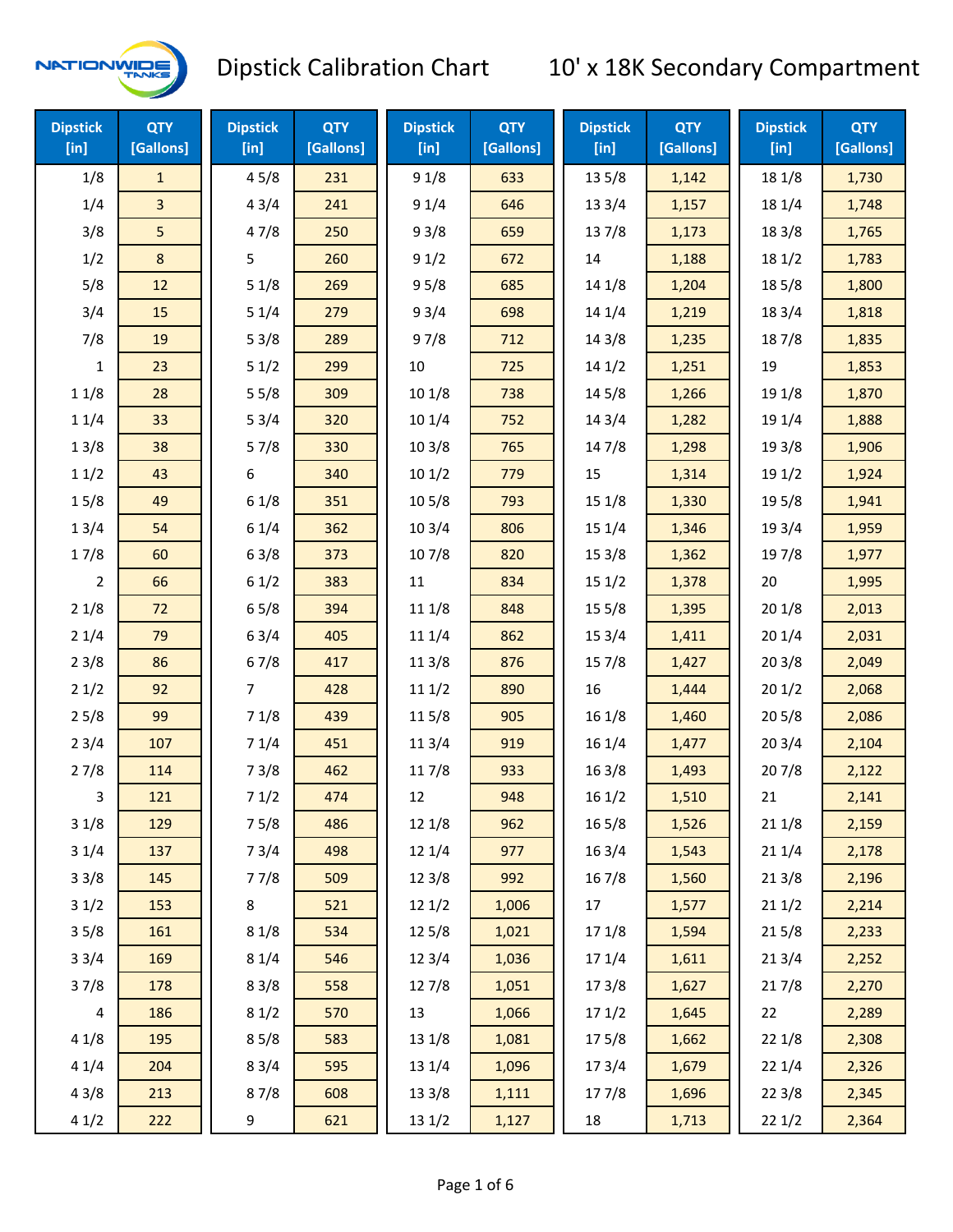

| <b>Dipstick</b><br>$[$ in] | <b>QTY</b><br>[Gallons] | <b>Dipstick</b><br>$[$ in] | <b>QTY</b><br>[Gallons] | <b>Dipstick</b><br>[in] | <b>QTY</b><br>[Gallons] | <b>Dipstick</b><br>$[$ in] | <b>QTY</b><br>[Gallons] | <b>Dipstick</b><br>$[$ in] | <b>QTY</b><br>[Gallons] |
|----------------------------|-------------------------|----------------------------|-------------------------|-------------------------|-------------------------|----------------------------|-------------------------|----------------------------|-------------------------|
| 225/8                      | 2,383                   | 271/8                      | 3,088                   | 315/8                   | 3,835                   | 36 1/8                     | 4,618                   | 40 5/8                     | 5,429                   |
| 223/4                      | 2,402                   | 271/4                      | 3,108                   | 313/4                   | 3,856                   | 36 1/4                     | 4,640                   | 403/4                      | 5,451                   |
| 227/8                      | 2,421                   | 273/8                      | 3,128                   | 317/8                   | 3,878                   | 36 3/8                     | 4,662                   | 407/8                      | 5,474                   |
| 23                         | 2,440                   | 271/2                      | 3,148                   | 32                      | 3,899                   | 36 1/2                     | 4,684                   | 41                         | 5,497                   |
| 23 1/8                     | 2,459                   | 275/8                      | 3,169                   | 32 1/8                  | 3,920                   | 36 5/8                     | 4,706                   | 41 1/8                     | 5,520                   |
| 231/4                      | 2,478                   | 273/4                      | 3,189                   | 32 1/4                  | 3,942                   | 36 3/4                     | 4,729                   | 41 1/4                     | 5,543                   |
| 233/8                      | 2,497                   | 277/8                      | 3,209                   | 323/8                   | 3,963                   | 367/8                      | 4,751                   | 41 3/8                     | 5,566                   |
| 231/2                      | 2,516                   | 28                         | 3,230                   | 321/2                   | 3,985                   | 37                         | 4,773                   | 411/2                      | 5,589                   |
| 235/8                      | 2,535                   | 28 1/8                     | 3,250                   | 325/8                   | 4,006                   | 37 1/8                     | 4,796                   | 41 5/8                     | 5,612                   |
| 233/4                      | 2,555                   | 28 1/4                     | 3,271                   | 32 3/4                  | 4,028                   | 37 1/4                     | 4,818                   | 41 3/4                     | 5,635                   |
| 237/8                      | 2,574                   | 28 3/8                     | 3,291                   | 327/8                   | 4,049                   | 37 3/8                     | 4,840                   | 417/8                      | 5,658                   |
| 24                         | 2,593                   | 281/2                      | 3,312                   | 33                      | 4,071                   | 371/2                      | 4,863                   | 42                         | 5,681                   |
| 24 1/8                     | 2,612                   | 285/8                      | 3,332                   | 33 1/8                  | 4,092                   | 37 5/8                     | 4,885                   | 42 1/8                     | 5,704                   |
| 241/4                      | 2,632                   | 283/4                      | 3,353                   | 33 1/4                  | 4,114                   | 37 3/4                     | 4,907                   | 42 1/4                     | 5,727                   |
| 243/8                      | 2,651                   | 287/8                      | 3,374                   | 33 3/8                  | 4,136                   | 377/8                      | 4,930                   | 42 3/8                     | 5,750                   |
| 241/2                      | 2,671                   | 29                         | 3,394                   | 331/2                   | 4,157                   | 38                         | 4,952                   | 421/2                      | 5,773                   |
| 245/8                      | 2,690                   | 29 1/8                     | 3,415                   | 33 5/8                  | 4,179                   | 38 1/8                     | 4,975                   | 42 5/8                     | 5,796                   |
| 243/4                      | 2,710                   | 29 1/4                     | 3,436                   | 33 3/4                  | 4,201                   | 38 1/4                     | 4,997                   | 42 3/4                     | 5,820                   |
| 24 7/8                     | 2,729                   | 293/8                      | 3,456                   | 337/8                   | 4,222                   | 38 3/8                     | 5,020                   | 42 7/8                     | 5,843                   |
| 25                         | 2,749                   | 291/2                      | 3,477                   | 34                      | 4,244                   | 38 1/2                     | 5,042                   | 43                         | 5,866                   |
| 251/8                      | 2,769                   | 29 5/8                     | 3,498                   | 34 1/8                  | 4,266                   | 38 5/8                     | 5,065                   | 43 1/8                     | 5,889                   |
| 251/4                      | 2,788                   | 29 3/4                     | 3,519                   | 34 1/4                  | 4,288                   | 38 3/4                     | 5,088                   | 43 1/4                     | 5,912                   |
| 253/8                      | 2,808                   | 297/8                      | 3,540                   | 34 3/8                  | 4,310                   | 387/8                      | 5,110                   | 43 3/8                     | 5,935                   |
| 251/2                      | 2,828                   | 30                         | 3,561                   | 34 1/2                  | 4,331                   | 39                         | 5,133                   | 43 1/2                     | 5,959                   |
| 255/8                      | 2,847                   | 30 1/8                     | 3,582                   | 34 5/8                  | 4,353                   | 39 1/8                     | 5,155                   | 43 5/8                     | 5,982                   |
| 253/4                      | 2,867                   | 30 1/4                     | 3,603                   | 34 3/4                  | 4,375                   | 39 1/4                     | 5,178                   | 43 3/4                     | 6,005                   |
| 257/8                      | 2,887                   | 30 3/8                     | 3,624                   | 347/8                   | 4,397                   | 39 3/8                     | 5,201                   | 437/8                      | 6,028                   |
| 26                         | 2,907                   | 30 1/2                     | 3,645                   | 35                      | 4,419                   | 39 1/2                     | 5,223                   | 44                         | 6,052                   |
| 26 1/8                     | 2,927                   | 305/8                      | 3,666                   | 35 1/8                  | 4,441                   | 39 5/8                     | 5,246                   | 44 1/8                     | 6,075                   |
| 26 1/4                     | 2,947                   | 30 3/4                     | 3,687                   | 35 1/4                  | 4,463                   | 39 3/4                     | 5,269                   | 44 1/4                     | 6,098                   |
| 263/8                      | 2,967                   | 307/8                      | 3,708                   | 35 3/8                  | 4,485                   | 397/8                      | 5,292                   | 44 3/8                     | 6,122                   |
| 261/2                      | 2,987                   | 31                         | 3,729                   | 35 1/2                  | 4,507                   | 40                         | 5,314                   | 44 1/2                     | 6,145                   |
| 265/8                      | 3,007                   | 31 1/8                     | 3,750                   | 35 5/8                  | 4,529                   | 40 1/8                     | 5,337                   | 44 5/8                     | 6,168                   |
| 263/4                      | 3,027                   | 31 1/4                     | 3,771                   | 35 3/4                  | 4,551                   | 40 1/4                     | 5,360                   | 44 3/4                     | 6,192                   |
| 267/8                      | 3,047                   | 31 3/8                     | 3,793                   | 357/8                   | 4,573                   | 40 3/8                     | 5,383                   | 447/8                      | 6,215                   |
| 27                         | 3,067                   | 311/2                      | 3,814                   | 36                      | 4,595                   | 40 1/2                     | 5,406                   | 45                         | 6,238                   |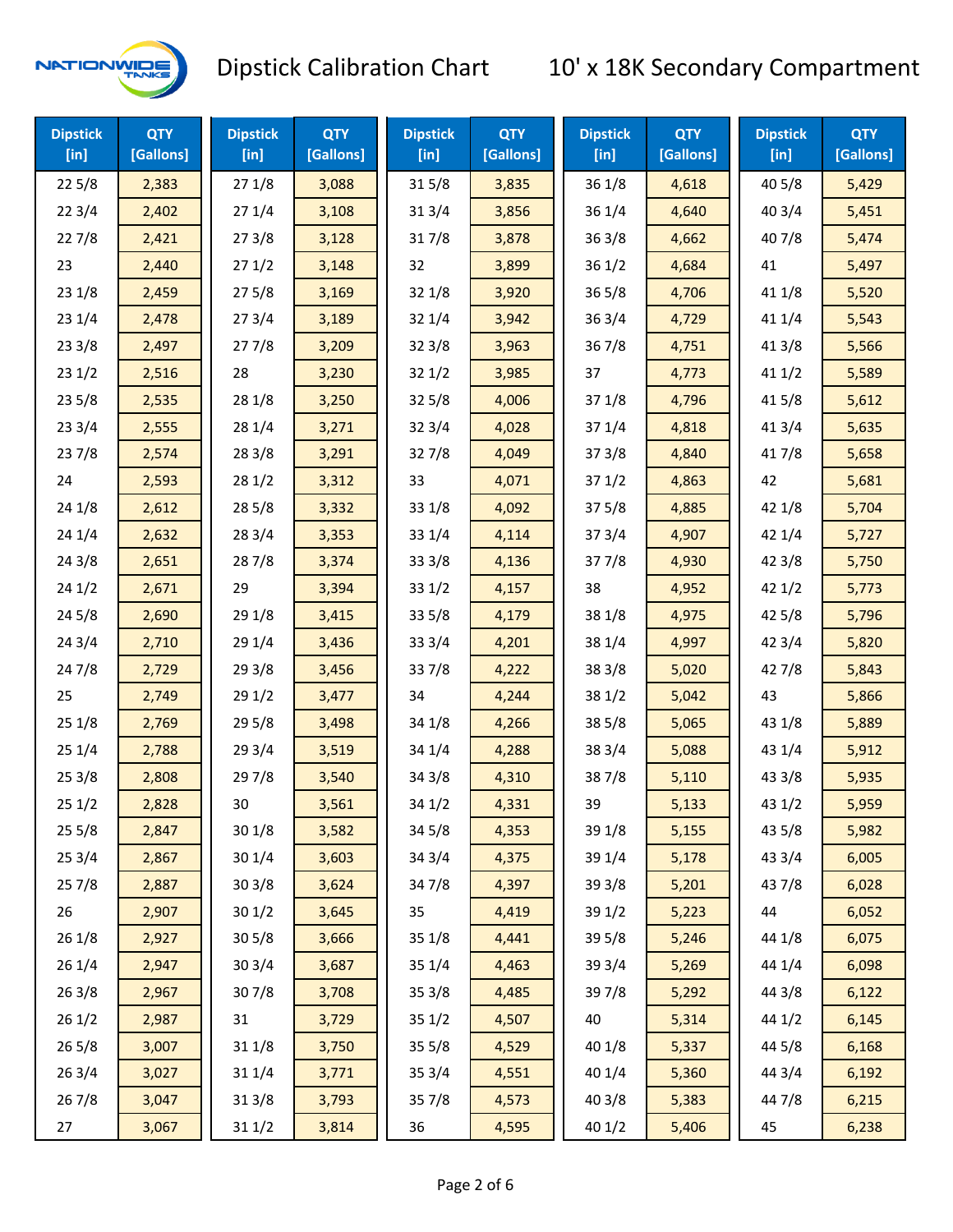

| <b>Dipstick</b><br>$[$ in] | <b>QTY</b><br>[Gallons] | <b>Dipstick</b><br>$[$ in] | <b>QTY</b><br>[Gallons] | <b>Dipstick</b><br>$[$ in] | <b>QTY</b><br>[Gallons] | <b>Dipstick</b><br>$[$ in] | <b>QTY</b><br>[Gallons] | <b>Dipstick</b><br>$[$ in] | <b>QTY</b><br>[Gallons] |
|----------------------------|-------------------------|----------------------------|-------------------------|----------------------------|-------------------------|----------------------------|-------------------------|----------------------------|-------------------------|
| 45 1/8                     | 6,262                   | 49 5/8                     | 7,112                   | 54 1/8                     | 7,973                   | 58 5/8                     | 8,841                   | 63 1/8                     | 9,710                   |
| 45 1/4                     | 6,285                   | 49 3/4                     | 7,135                   | 54 1/4                     | 7,997                   | 58 3/4                     | 8,865                   | 63 1/4                     | 9,734                   |
| 45 3/8                     | 6,309                   | 49 7/8                     | 7,159                   | 54 3/8                     | 8,021                   | 587/8                      | 8,889                   | 63 3/8                     | 9,758                   |
| 45 1/2                     | 6,332                   | 50                         | 7,183                   | 54 1/2                     | 8,045                   | 59                         | 8,913                   | 63 1/2                     | 9,783                   |
| 45 5/8                     | 6,355                   | 50 1/8                     | 7,207                   | 54 5/8                     | 8,069                   | 59 1/8                     | 8,937                   | 63 5/8                     | 9,807                   |
| 45 3/4                     | 6,379                   | 50 1/4                     | 7,231                   | 54 3/4                     | 8,093                   | 59 1/4                     | 8,962                   | 63 3/4                     | 9,831                   |
| 45 7/8                     | 6,402                   | 503/8                      | 7,255                   | 54 7/8                     | 8,117                   | 59 3/8                     | 8,986                   | 637/8                      | 9,855                   |
| 46                         | 6,426                   | 501/2                      | 7,278                   | 55                         | 8,141                   | 59 1/2                     | 9,010                   | 64                         | 9,879                   |
| 46 1/8                     | 6,449                   | 505/8                      | 7,302                   | 55 1/8                     | 8,165                   | 59 5/8                     | 9,034                   | 64 1/8                     | 9,903                   |
| 46 1/4                     | 6,473                   | 50 3/4                     | 7,326                   | 55 1/4                     | 8,190                   | 59 3/4                     | 9,058                   | 64 1/4                     | 9,927                   |
| 46 3/8                     | 6,496                   | 507/8                      | 7,350                   | 55 3/8                     | 8,214                   | 597/8                      | 9,082                   | 64 3/8                     | 9,951                   |
| 46 1/2                     | 6,520                   | 51                         | 7,374                   | 551/2                      | 8,238                   | 60                         | 9,107                   | 64 1/2                     | 9,975                   |
| 46 5/8                     | 6,543                   | 51 1/8                     | 7,398                   | 55 5/8                     | 8,262                   | 60 1/8                     | 9,131                   | 64 5/8                     | 9,999                   |
| 46 3/4                     | 6,567                   | 51 1/4                     | 7,422                   | 55 3/4                     | 8,286                   | 60 1/4                     | 9,155                   | 64 3/4                     | 10,024                  |
| 46 7/8                     | 6,591                   | 51 3/8                     | 7,446                   | 55 7/8                     | 8,310                   | 603/8                      | 9,179                   | 64 7/8                     | 10,048                  |
| 47                         | 6,614                   | 511/2                      | 7,469                   | 56                         | 8,334                   | 601/2                      | 9,203                   | 65                         | 10,072                  |
| 47 1/8                     | 6,638                   | 515/8                      | 7,493                   | 56 1/8                     | 8,358                   | 60 5/8                     | 9,227                   | 65 1/8                     | 10,096                  |
| 47 1/4                     | 6,661                   | 513/4                      | 7,517                   | 56 1/4                     | 8,382                   | 60 3/4                     | 9,251                   | 65 1/4                     | 10,120                  |
| 47 3/8                     | 6,685                   | 517/8                      | 7,541                   | 563/8                      | 8,406                   | 607/8                      | 9,276                   | 65 3/8                     | 10,144                  |
| 471/2                      | 6,709                   | 52                         | 7,565                   | 561/2                      | 8,431                   | 61                         | 9,300                   | 65 1/2                     | 10,168                  |
| 475/8                      | 6,732                   | 52 1/8                     | 7,589                   | 56 5/8                     | 8,455                   | 61 1/8                     | 9,324                   | 65 5/8                     | 10,192                  |
| 47 3/4                     | 6,756                   | 52 1/4                     | 7,613                   | 56 3/4                     | 8,479                   | 61 1/4                     | 9,348                   | 65 3/4                     | 10,216                  |
| 47 7/8                     | 6,779                   | 52 3/8                     | 7,637                   | 567/8                      | 8,503                   | 61 3/8                     | 9,372                   | 657/8                      | 10,240                  |
| 48                         | 6,803                   | 521/2                      | 7,661                   | 57                         | 8,527                   | 611/2                      | 9,396                   | 66                         | 10,264                  |
| 48 1/8                     | 6,827                   | 525/8                      | 7,685                   | 57 1/8                     | 8,551                   | 615/8                      | 9,421                   | 66 1/8                     | 10,288                  |
| 48 1/4                     | 6,850                   | 52 3/4                     | 7,709                   | 57 1/4                     | 8,575                   | 613/4                      | 9,445                   | 66 1/4                     | 10,312                  |
| 48 3/8                     | 6,874                   | 527/8                      | 7,733                   | 57 3/8                     | 8,599                   | 617/8                      | 9,469                   | 66 3/8                     | 10,336                  |
| 48 1/2                     | 6,898                   | 53                         | 7,757                   | 571/2                      | 8,624                   | 62                         | 9,493                   | 66 1/2                     | 10,360                  |
| 48 5/8                     | 6,922                   | 53 1/8                     | 7,781                   | 57 5/8                     | 8,648                   | 62 1/8                     | 9,517                   | 66 5/8                     | 10,384                  |
| 48 3/4                     | 6,945                   | 53 1/4                     | 7,805                   | 573/4                      | 8,672                   | 62 1/4                     | 9,541                   | 66 3/4                     | 10,408                  |
| 487/8                      | 6,969                   | 53 3/8                     | 7,829                   | 577/8                      | 8,696                   | 62 3/8                     | 9,565                   | 667/8                      | 10,432                  |
| 49                         | 6,993                   | 53 1/2                     | 7,853                   | 58                         | 8,720                   | 621/2                      | 9,590                   | 67                         | 10,456                  |
| 49 1/8                     | 7,017                   | 53 5/8                     | 7,877                   | 58 1/8                     | 8,744                   | 62 5/8                     | 9,614                   | 671/8                      | 10,480                  |
| 49 1/4                     | 7,040                   | 53 3/4                     | 7,901                   | 58 1/4                     | 8,768                   | 62 3/4                     | 9,638                   | 671/4                      | 10,504                  |
| 49 3/8                     | 7,064                   | 537/8                      | 7,925                   | 58 3/8                     | 8,793                   | 627/8                      | 9,662                   | 67 3/8                     | 10,528                  |
| 49 1/2                     | 7,088                   | 54                         | 7,949                   | 58 1/2                     | 8,817                   | 63                         | 9,686                   | 67 1/2                     | 10,552                  |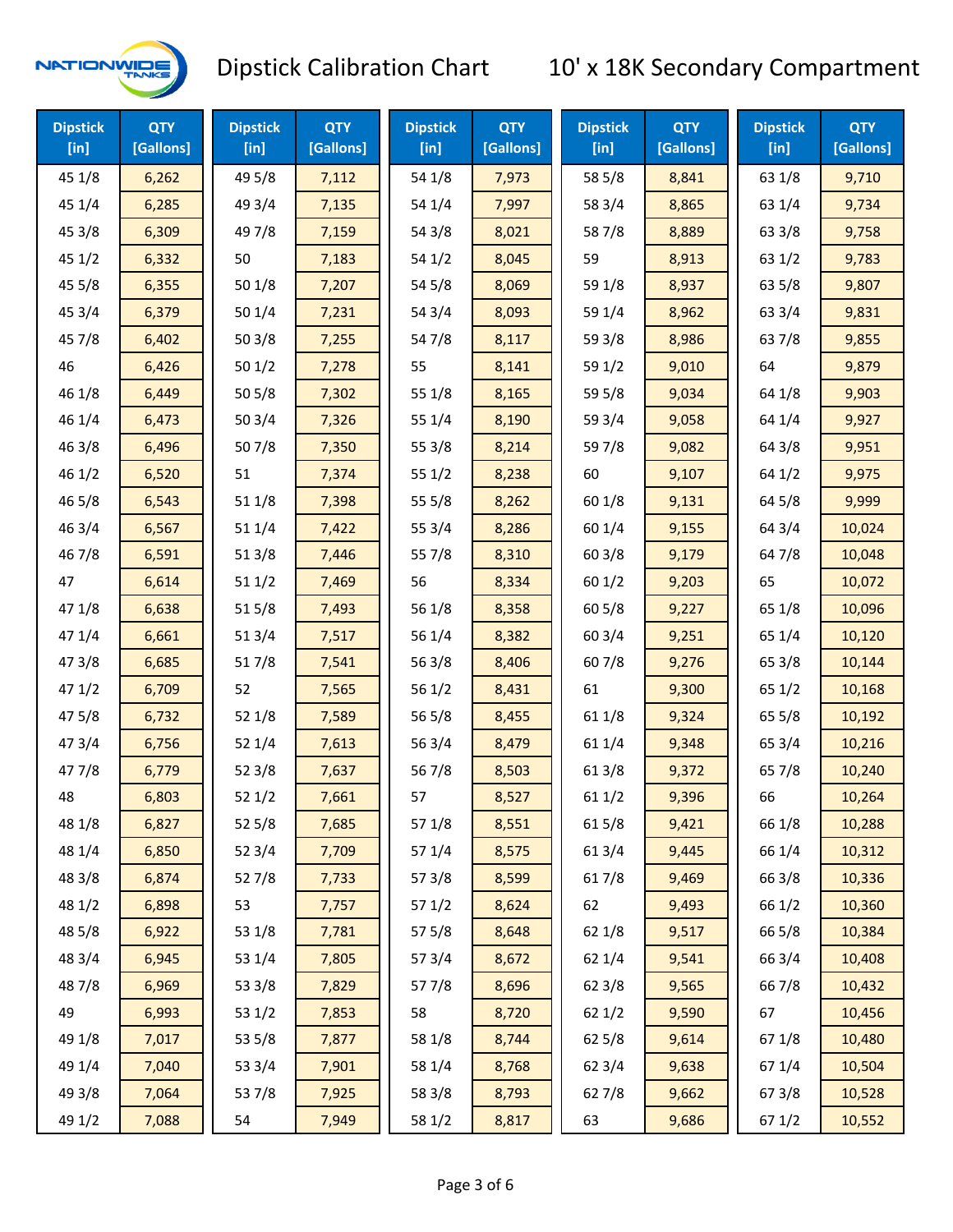

| <b>Dipstick</b><br>$[$ in] | <b>QTY</b><br>[Gallons] | <b>Dipstick</b><br>$[$ in] | <b>QTY</b><br>[Gallons] | <b>Dipstick</b><br>$[$ in] | <b>QTY</b><br>[Gallons] | <b>Dipstick</b><br>$[$ in] | <b>QTY</b><br>[Gallons] | <b>Dipstick</b><br>$[$ in] | <b>QTY</b><br>[Gallons] |
|----------------------------|-------------------------|----------------------------|-------------------------|----------------------------|-------------------------|----------------------------|-------------------------|----------------------------|-------------------------|
| 67 5/8                     | 10,576                  | 72 1/8                     | 11,434                  | 765/8                      | 12,278                  | 81 1/8                     | 13,103                  | 85 5/8                     | 13,904                  |
| 67 3/4                     | 10,600                  | 72 1/4                     | 11,457                  | 763/4                      | 12,301                  | 81 1/4                     | 13,125                  | 85 3/4                     | 13,925                  |
| 677/8                      | 10,624                  | 72 3/8                     | 11,481                  | 767/8                      | 12,324                  | 81 3/8                     | 13,148                  | 857/8                      | 13,947                  |
| 68                         | 10,648                  | 72 1/2                     | 11,505                  | 77                         | 12,347                  | 81 1/2                     | 13,171                  | 86                         | 13,969                  |
| 68 1/8                     | 10,672                  | 725/8                      | 11,528                  | 77 1/8                     | 12,370                  | 815/8                      | 13,193                  | 86 1/8                     | 13,991                  |
| 68 1/4                     | 10,696                  | 72 3/4                     | 11,552                  | 77 1/4                     | 12,394                  | 813/4                      | 13,216                  | 86 1/4                     | 14,012                  |
| 68 3/8                     | 10,720                  | 727/8                      | 11,575                  | 77 3/8                     | 12,417                  | 817/8                      | 13,238                  | 86 3/8                     | 14,034                  |
| 68 1/2                     | 10,744                  | 73                         | 11,599                  | 771/2                      | 12,440                  | 82                         | 13,261                  | 86 1/2                     | 14,056                  |
| 68 5/8                     | 10,768                  | 73 1/8                     | 11,623                  | 775/8                      | 12,463                  | 82 1/8                     | 13,283                  | 86 5/8                     | 14,077                  |
| 68 3/4                     | 10,791                  | 73 1/4                     | 11,646                  | 773/4                      | 12,486                  | 82 1/4                     | 13,306                  | 863/4                      | 14,099                  |
| 687/8                      | 10,815                  | 73 3/8                     | 11,670                  | 777/8                      | 12,509                  | 82 3/8                     | 13,328                  | 867/8                      | 14,121                  |
| 69                         | 10,839                  | 73 1/2                     | 11,693                  | 78                         | 12,532                  | 821/2                      | 13,350                  | 87                         | 14,142                  |
| 69 1/8                     | 10,863                  | 73 5/8                     | 11,717                  | 78 1/8                     | 12,555                  | 82 5/8                     | 13,373                  | 871/8                      | 14,164                  |
| 69 1/4                     | 10,887                  | 73 3/4                     | 11,740                  | 78 1/4                     | 12,578                  | 82 3/4                     | 13,395                  | 87 1/4                     | 14,185                  |
| 69 3/8                     | 10,911                  | 737/8                      | 11,764                  | 78 3/8                     | 12,601                  | 827/8                      | 13,418                  | 87 3/8                     | 14,207                  |
| 69 1/2                     | 10,935                  | 74                         | 11,787                  | 78 1/2                     | 12,624                  | 83                         | 13,440                  | 871/2                      | 14,228                  |
| 69 5/8                     | 10,959                  | 74 1/8                     | 11,811                  | 78 5/8                     | 12,647                  | 83 1/8                     | 13,462                  | 87 5/8                     | 14,250                  |
| 69 3/4                     | 10,982                  | 74 1/4                     | 11,834                  | 78 3/4                     | 12,670                  | 83 1/4                     | 13,484                  | 87 3/4                     | 14,271                  |
| 697/8                      | 11,006                  | 74 3/8                     | 11,858                  | 787/8                      | 12,693                  | 83 3/8                     | 13,507                  | 877/8                      | 14,293                  |
| 70                         | 11,030                  | 74 1/2                     | 11,881                  | 79                         | 12,716                  | 83 1/2                     | 13,529                  | 88                         | 14,314                  |
| 70 1/8                     | 11,054                  | 74 5/8                     | 11,905                  | 79 1/8                     | 12,739                  | 83 5/8                     | 13,551                  | 88 1/8                     | 14,335                  |
| 70 1/4                     | 11,078                  | 74 3/4                     | 11,928                  | 79 1/4                     | 12,762                  | 83 3/4                     | 13,573                  | 88 1/4                     | 14,357                  |
| 70 3/8                     | 11,101                  | 747/8                      | 11,951                  | 79 3/8                     | 12,785                  | 837/8                      | 13,595                  | 88 3/8                     | 14,378                  |
| 70 1/2                     | 11,125                  | 75                         | 11,975                  | 79 1/2                     | 12,807                  | 84                         | 13,618                  | 88 1/2                     | 14,399                  |
| 70 5/8                     | 11,149                  | 75 1/8                     | 11,998                  | 79 5/8                     | 12,830                  | 84 1/8                     | 13,640                  | 88 5/8                     | 14,421                  |
| 70 3/4                     | 11,173                  | 75 1/4                     | 12,022                  | 79 3/4                     | 12,853                  | 84 1/4                     | 13,662                  | 88 3/4                     | 14,442                  |
| 70 7/8                     | 11,197                  | 75 3/8                     | 12,045                  | 79 7/8                     | 12,876                  | 84 3/8                     | 13,684                  | 887/8                      | 14,463                  |
| 71                         | 11,220                  | 75 1/2                     | 12,068                  | 80                         | 12,899                  | 84 1/2                     | 13,706                  | 89                         | 14,484                  |
| 71 1/8                     | 11,244                  | 75 5/8                     | 12,092                  | 80 1/8                     | 12,921                  | 84 5/8                     | 13,728                  | 89 1/8                     | 14,505                  |
| 71 1/4                     | 11,268                  | 75 3/4                     | 12,115                  | 80 1/4                     | 12,944                  | 84 3/4                     | 13,750                  | 89 1/4                     | 14,526                  |
| 713/8                      | 11,291                  | 75 7/8                     | 12,138                  | 80 3/8                     | 12,967                  | 847/8                      | 13,772                  | 89 3/8                     | 14,547                  |
| 71 1/2                     | 11,315                  | 76                         | 12,161                  | 80 1/2                     | 12,990                  | 85                         | 13,794                  | 89 1/2                     | 14,568                  |
| 715/8                      | 11,339                  | 76 1/8                     | 12,185                  | 80 5/8                     | 13,012                  | 85 1/8                     | 13,816                  | 89 5/8                     | 14,590                  |
| 713/4                      | 11,363                  | 76 1/4                     | 12,208                  | 80 3/4                     | 13,035                  | 85 1/4                     | 13,838                  | 89 3/4                     | 14,611                  |
| 717/8                      | 11,386                  | 763/8                      | 12,231                  | 807/8                      | 13,058                  | 85 3/8                     | 13,860                  | 897/8                      | 14,631                  |
| 72                         | 11,410                  | 76 1/2                     | 12,254                  | 81                         | 13,080                  | 85 1/2                     | 13,882                  | 90                         | 14,652                  |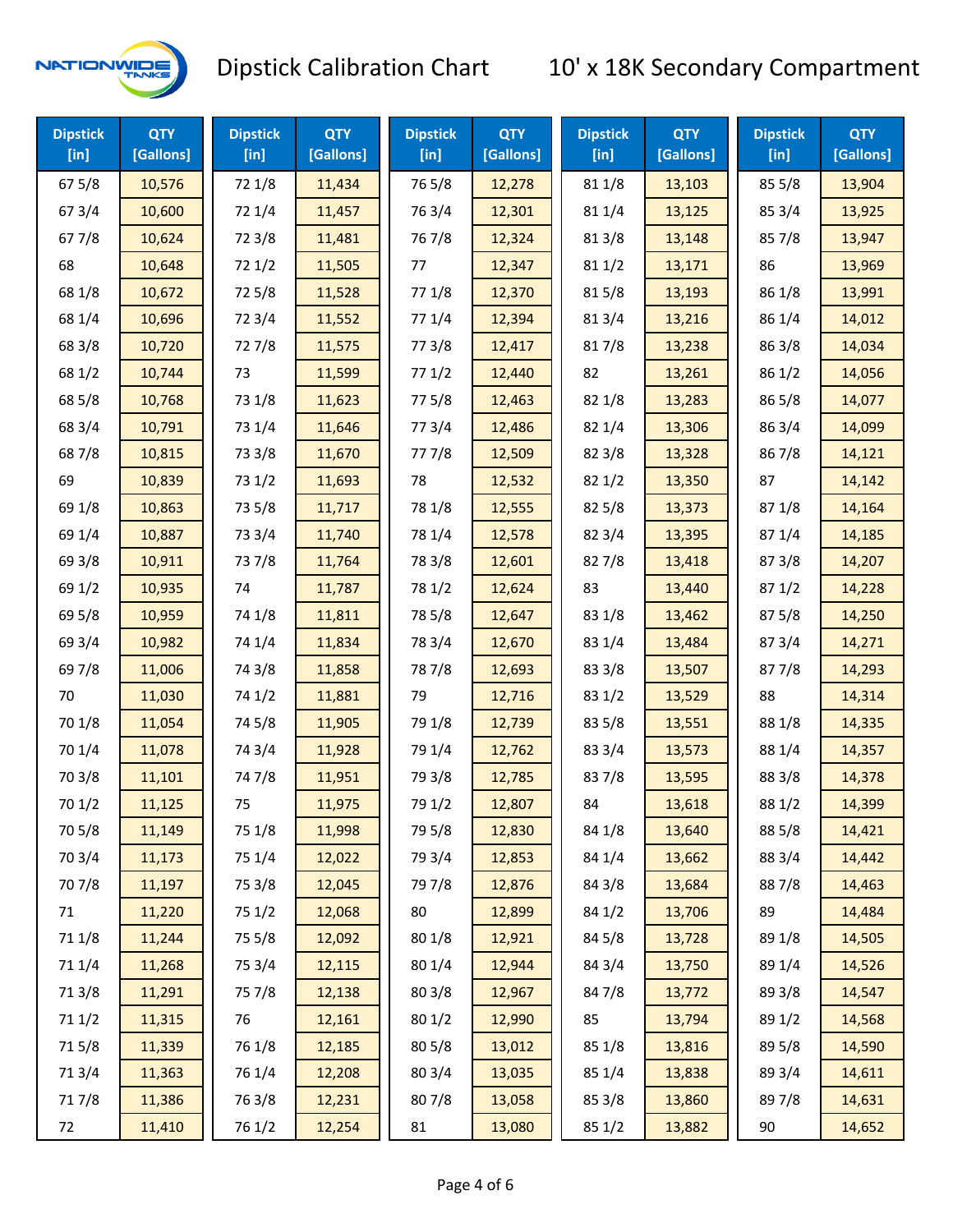

| <b>Dipstick</b><br>$[$ in] | <b>QTY</b><br>[Gallons] | <b>Dipstick</b><br>$[$ in] | <b>QTY</b><br>[Gallons] | <b>Dipstick</b><br>$[$ in] | <b>QTY</b><br>[Gallons] | <b>Dipstick</b><br>$[$ in] | <b>QTY</b><br>[Gallons] | <b>Dipstick</b><br>$[$ in] | <b>QTY</b><br>[Gallons] |
|----------------------------|-------------------------|----------------------------|-------------------------|----------------------------|-------------------------|----------------------------|-------------------------|----------------------------|-------------------------|
| 901/8                      | 14,673                  | 94 5/8                     | 15,405                  | 99 1/8                     | 16,091                  | 103 5/8                    | 16,720                  | 108 1/8                    | 17,280                  |
| 901/4                      | 14,694                  | 94 3/4                     | 15,425                  | 99 1/4                     | 16,109                  | 103 3/4                    | 16,736                  | 108 1/4                    | 17,294                  |
| 903/8                      | 14,715                  | 947/8                      | 15,445                  | 99 3/8                     | 16,127                  | 1037/8                     | 16,753                  | 108 3/8                    | 17,308                  |
| 901/2                      | 14,736                  | 95                         | 15,464                  | 99 1/2                     | 16,145                  | 104                        | 16,769                  | 108 1/2                    | 17,323                  |
| 905/8                      | 14,757                  | 95 1/8                     | 15,484                  | 99 5/8                     | 16,164                  | 104 1/8                    | 16,786                  | 108 5/8                    | 17,337                  |
| 903/4                      | 14,777                  | 95 1/4                     | 15,503                  | 99 3/4                     | 16,182                  | 104 1/4                    | 16,802                  | 108 3/4                    | 17,351                  |
| 907/8                      | 14,798                  | 95 3/8                     | 15,523                  | 997/8                      | 16,200                  | 104 3/8                    | 16,818                  | 108 7/8                    | 17,365                  |
| 91                         | 14,819                  | 951/2                      | 15,542                  | 100                        | 16,218                  | 1041/2                     | 16,835                  | 109                        | 17,379                  |
| 91 1/8                     | 14,839                  | 95 5/8                     | 15,562                  | 100 1/8                    | 16,236                  | 104 5/8                    | 16,851                  | 109 1/8                    | 17,393                  |
| 91 1/4                     | 14,860                  | 95 3/4                     | 15,581                  | 100 1/4                    | 16,254                  | 104 3/4                    | 16,867                  | 109 1/4                    | 17,407                  |
| 913/8                      | 14,881                  | 95 7/8                     | 15,601                  | 100 3/8                    | 16,272                  | 104 7/8                    | 16,883                  | 109 3/8                    | 17,420                  |
| 91 1/2                     | 14,901                  | 96                         | 15,620                  | 1001/2                     | 16,289                  | 105                        | 16,899                  | 109 1/2                    | 17,434                  |
| 915/8                      | 14,922                  | 96 1/8                     | 15,639                  | 100 5/8                    | 16,307                  | 105 1/8                    | 16,915                  | 109 5/8                    | 17,448                  |
| 913/4                      | 14,942                  | 96 1/4                     | 15,659                  | 100 3/4                    | 16,325                  | 105 1/4                    | 16,931                  | 109 3/4                    | 17,461                  |
| 917/8                      | 14,963                  | 963/8                      | 15,678                  | 100 7/8                    | 16,343                  | 105 3/8                    | 16,947                  | 109 7/8                    | 17,475                  |
| 92                         | 14,983                  | 96 1/2                     | 15,697                  | 101                        | 16,360                  | 1051/2                     | 16,963                  | 110                        | 17,488                  |
| 92 1/8                     | 15,004                  | 96 5/8                     | 15,716                  | 101 1/8                    | 16,378                  | 105 5/8                    | 16,978                  | 110 1/8                    | 17,501                  |
| 92 1/4                     | 15,024                  | 963/4                      | 15,735                  | 101 1/4                    | 16,396                  | 105 3/4                    | 16,994                  | 110 1/4                    | 17,515                  |
| 92 3/8                     | 15,044                  | 967/8                      | 15,754                  | 1013/8                     | 16,413                  | 105 7/8                    | 17,009                  | 110 3/8                    | 17,528                  |
| 921/2                      | 15,065                  | 97                         | 15,773                  | 1011/2                     | 16,431                  | 106                        | 17,025                  | 110 1/2                    | 17,541                  |
| 925/8                      | 15,085                  | 97 1/8                     | 15,792                  | 101 5/8                    | 16,448                  | 106 1/8                    | 17,041                  | 110 5/8                    | 17,554                  |
| 92 3/4                     | 15,105                  | 97 1/4                     | 15,811                  | 101 3/4                    | 16,465                  | 106 1/4                    | 17,056                  | 110 3/4                    | 17,567                  |
| 927/8                      | 15,126                  | 973/8                      | 15,830                  | 101 7/8                    | 16,483                  | 106 3/8                    | 17,071                  | 110 7/8                    | 17,580                  |
| 93                         | 15,146                  | 971/2                      | 15,849                  | 102                        | 16,500                  | 106 1/2                    | 17,087                  | 111                        | 17,592                  |
| 93 1/8                     | 15,166                  | 97 5/8                     | 15,868                  | 102 1/8                    | 16,517                  | 106 5/8                    | 17,102                  | 111 1/8                    | 17,605                  |
| 93 1/4                     | 15,186                  | 973/4                      | 15,887                  | 102 1/4                    | 16,534                  | 106 3/4                    | 17,117                  | 111 1/4                    | 17,618                  |
| 93 3/8                     | 15,206                  | 977/8                      | 15,905                  | 102 3/8                    | 16,551                  | 106 7/8                    | 17,132                  | 111 3/8                    | 17,630                  |
| 93 1/2                     | 15,226                  | 98                         | 15,924                  | 1021/2                     | 16,569                  | 107                        | 17,147                  | 111 1/2                    | 17,643                  |
| 93 5/8                     | 15,246                  | 98 1/8                     | 15,943                  | 102 5/8                    | 16,586                  | 107 1/8                    | 17,162                  | 1115/8                     | 17,655                  |
| 93 3/4                     | 15,266                  | 98 1/4                     | 15,961                  | 102 3/4                    | 16,603                  | 107 1/4                    | 17,177                  | 111 3/4                    | 17,667                  |
| 937/8                      | 15,286                  | 98 3/8                     | 15,980                  | 102 7/8                    | 16,619                  | 107 3/8                    | 17,192                  | 111 7/8                    | 17,680                  |
| 94                         | 15,306                  | 98 1/2                     | 15,999                  | 103                        | 16,636                  | 1071/2                     | 17,207                  | 112                        | 17,692                  |
| 94 1/8                     | 15,326                  | 98 5/8                     | 16,017                  | 103 1/8                    | 16,653                  | 1075/8                     | 17,221                  | 112 1/8                    | 17,704                  |
| 94 1/4                     | 15,346                  | 98 3/4                     | 16,036                  | 103 1/4                    | 16,670                  | 1073/4                     | 17,236                  | 112 1/4                    | 17,716                  |
| 94 3/8                     | 15,366                  | 987/8                      | 16,054                  | 103 3/8                    | 16,687                  | 1077/8                     | 17,251                  | 112 3/8                    | 17,727                  |
| 94 1/2                     | 15,385                  | 99                         | 16,072                  | 103 1/2                    | 16,703                  | 108                        | 17,265                  | 112 1/2                    | 17,739                  |